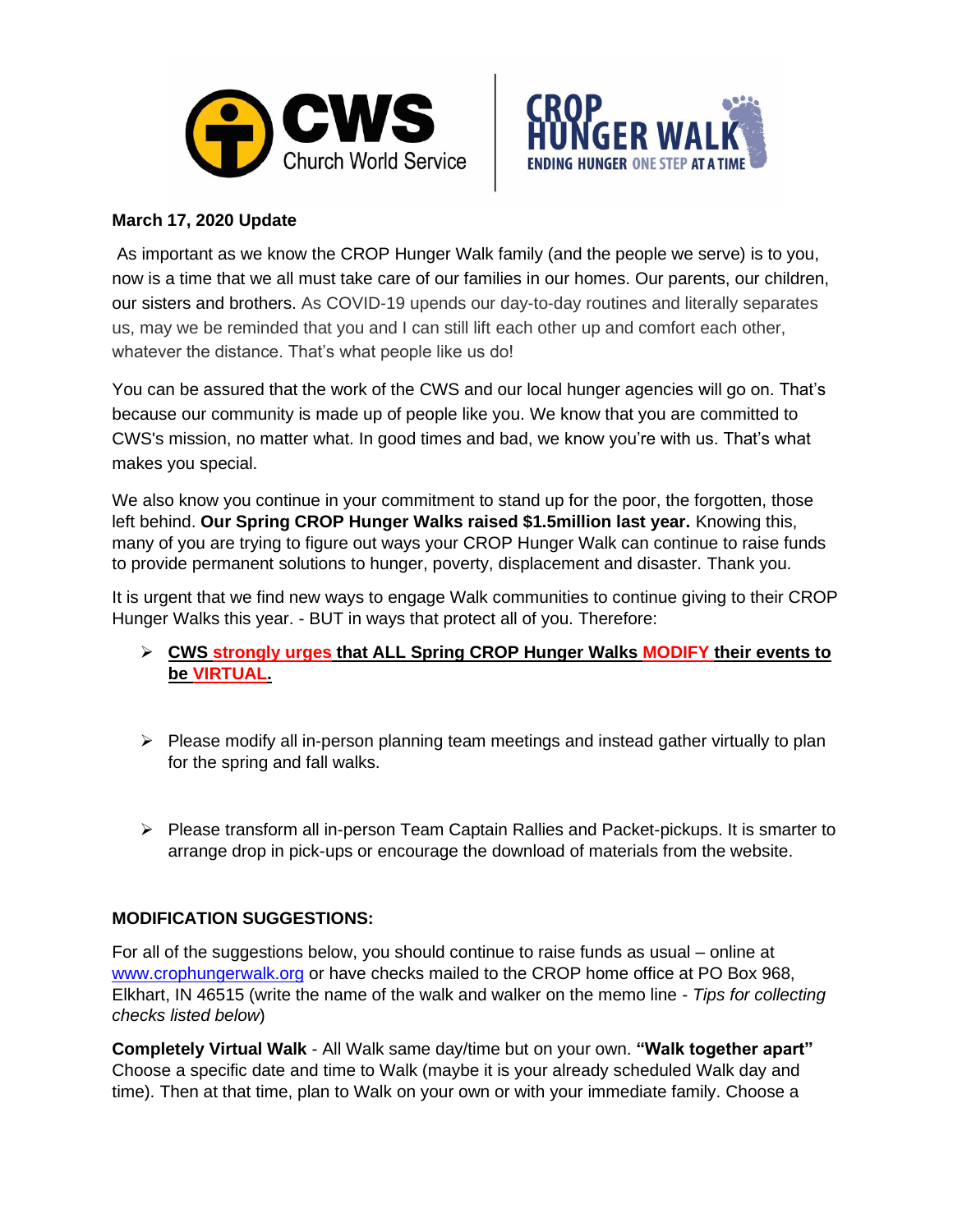



parking lot, from room to room in your house, around the block or at a city park. As you walk text, call or video chat with other friends walking at the same time you are. Continue to Walk in solidarity for those near and far.

**Micro Walks** – Encourage each Team Captain to gather in groups of five or less at an outdoor location on Walk day (or any convenient day) to open with a prayer for the vulnerable and then enjoy fellowship **(while maintaining six feet apart!)** as you Walk through an outdoor location. With schools, churches and businesses closing, getting outside and walking is also a great way to mitigate the effects of social isolation.

**Spirit Walkers -** Ask participants to pray/meditate each day leading up to Walk Day for those impacted by COVID19 and all those who benefit from the CROP Hunger Walk and then set aside a time on Walk Day for everyone to be in quiet reflection for all those in need. You can update your walk page with suggested prayers or litanies – or send out an email each day to your Spirit Walkers with prayer suggestions.

**Facebook Live/Streaming Walks -** Go "live" on Facebook when you choose to Walk (this can be combined with a number of these others) to let your friends know you're walking for our most vulnerable neighbors near and far! First open your Facebook app, click as though you're creating a new post, and then on the options scroll down and click "Live Video." When you're ready to start recording click "Start Live Video" and a countdown will begin! Try doing one longer video as opposed to multiple shorter videos to help the video reach more people! You can similarly go "live" on Instagram by simply opening the story feature and swiping over to the "LIVE" option! Be sure to let people know how they can donate too so we can raise the vital funds needed to help our neighbors near and far (so you'll want to set-up your fundraising page at crophungerwalk.org and/or a personal Facebook fundraiser- instructions below on how to do this).

**Facebook Tag Challenge WALK** - Have your teams (or individual walkers) video themselves talking about why they participate in the CROP Hunger Walk and why it is important to them. Post videos (do Facebook Live for the easiest way) on social media using #EndHungerNow and #VirtualCROPHungerWalk. Remember to wear any CROP gear! In the video, verbally challenge others to join you in donating and raising funds. Make sure to tag your friends and potential donors in the post text and include your personal/team fundraising page link. Post and repost until you reach your fundraising goal.

**Facebook Fundraiser Walk -** Set-up your Facebook fundraiser by going to the CWS Facebook [page.](http://www.facebook.com/churchworldservice) Click "Create Fundraiser" and then Facebook will walk you through setting up the fundraiser from there. Set the fundraiser date to be the same as your originally planned Walk Date and be sure to include your walk name (including state) in the Fundraiser's title so your Walk gets credit when Elkhart receives the check from Facebook (it usually happens a month after the fundraiser ends). Invite friends to donate, include donation recommendation amounts and share it far and wide (and Facebook will also remind people to donate on your behalf so you don't have to). Want to take it to the next level? You can also get a shareable link to your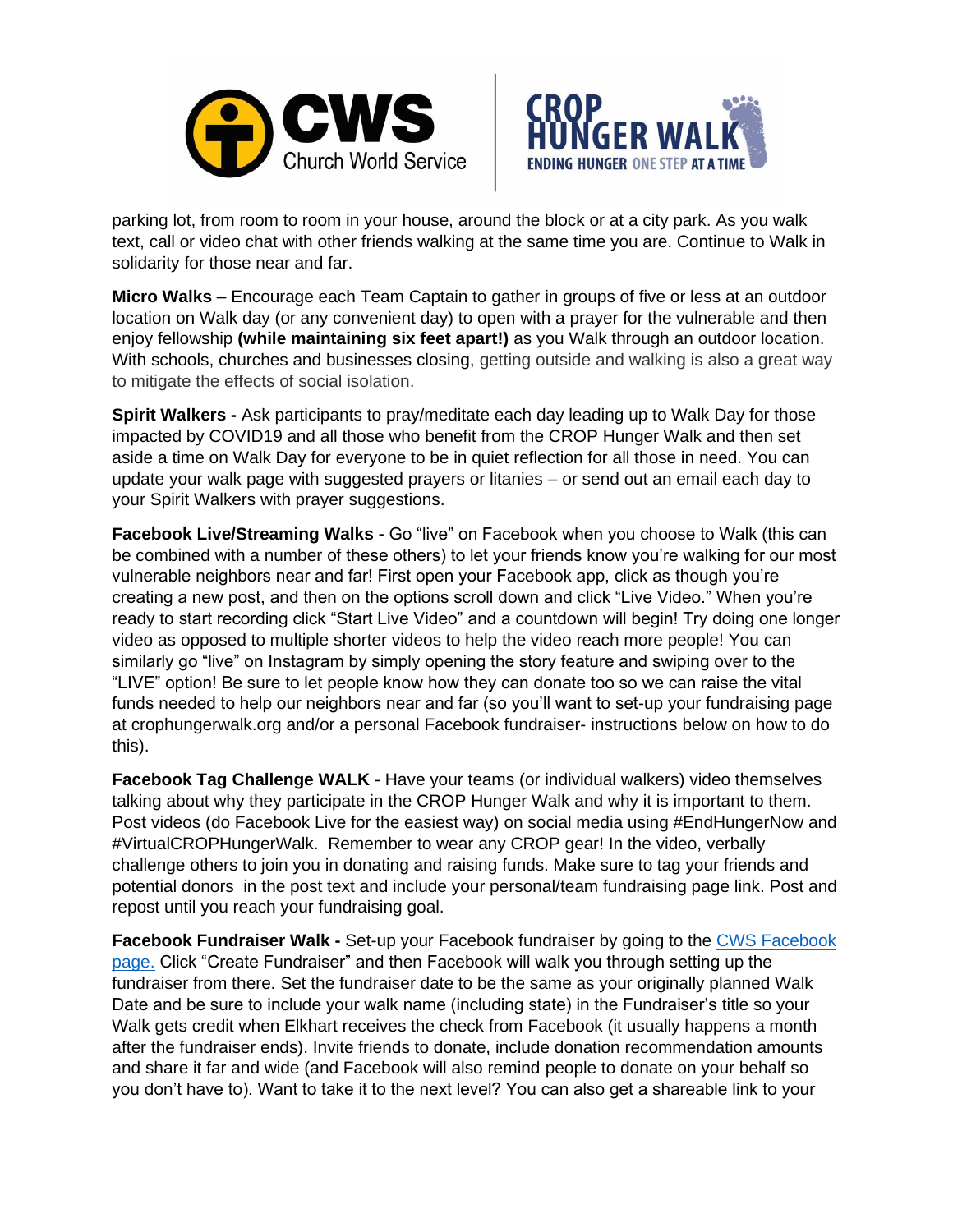



fundraiser that you can add to your Instagram bio- then, anytime you Walk- record a brief message on your Instagram story inviting your followers to donate at the link in your bio (don't have Instagram? "Stories" is also a feature on Facebook and you can post to that- or make a Live video for when you Walk). Want credit for your fundraiser on your webpage? Log-in to your crophungerwalk.org page, click the "reports" tab and then click the blue button just under the tabs "+ ADD OFFLINE DONATION." In the "message" field, type "Facebook Fundraiser" and select "Pledge" as the donation type (make this simple by waiting until your Facebook Fundraiser has ended- the date you select as the final donation date- to make sure you don't have to do this more than once).

## **If you have other ideas, please send them along and we will share!**

## **Tips for how to collect checks & cash for a virtual walk:**

- Identify a site for dropping off cash & checks. If using a congregation, nonprofit, or other organization, post the days and hours available and give a deadline for donations to be received. (The challenge: Many congregations may have suspended usual hours of operation or closed their offices completely.)
- If no location drop-off is possible, walkers should give/mail their donations to their Team Captains who will contact the walk Treasurer to make arrangements for mailing in or dropping off the cash & checks. Treasurer contact information should be sent to all Team Captains. (Treasurer contact info could also be posted on the walk website for walkers not affiliated with a team.)
- Cash should not be sent through the mail, so you may need to convert cash into a personal check or money order. If cash is deposited in a personal account, you may want to use a debit card to donate the funds online to your team.
- As a back-up, checks can also be sent directly to CWS (P.O. Box 968, Elkhart, IN 46515.), but make sure the walk event and team name is sent with the money so it can be credited properly. (CWS staff can also give you a pin # for your walk to ensure its credited properly

**Current CDC guidance on mass gatherings:** [https://www.cdc.gov/coronavirus/2019](https://www.cdc.gov/coronavirus/2019-ncov/community/large-events/mass-gatherings-ready-for-covid-19.html) [ncov/community/large-events/mass-gatherings-ready-for-covid-19.html](https://www.cdc.gov/coronavirus/2019-ncov/community/large-events/mass-gatherings-ready-for-covid-19.html)

**Current CDC guidance for Older Adults and higher risk populations:**  <https://www.cdc.gov/coronavirus/2019-ncov/specific-groups/high-risk-complications.html>